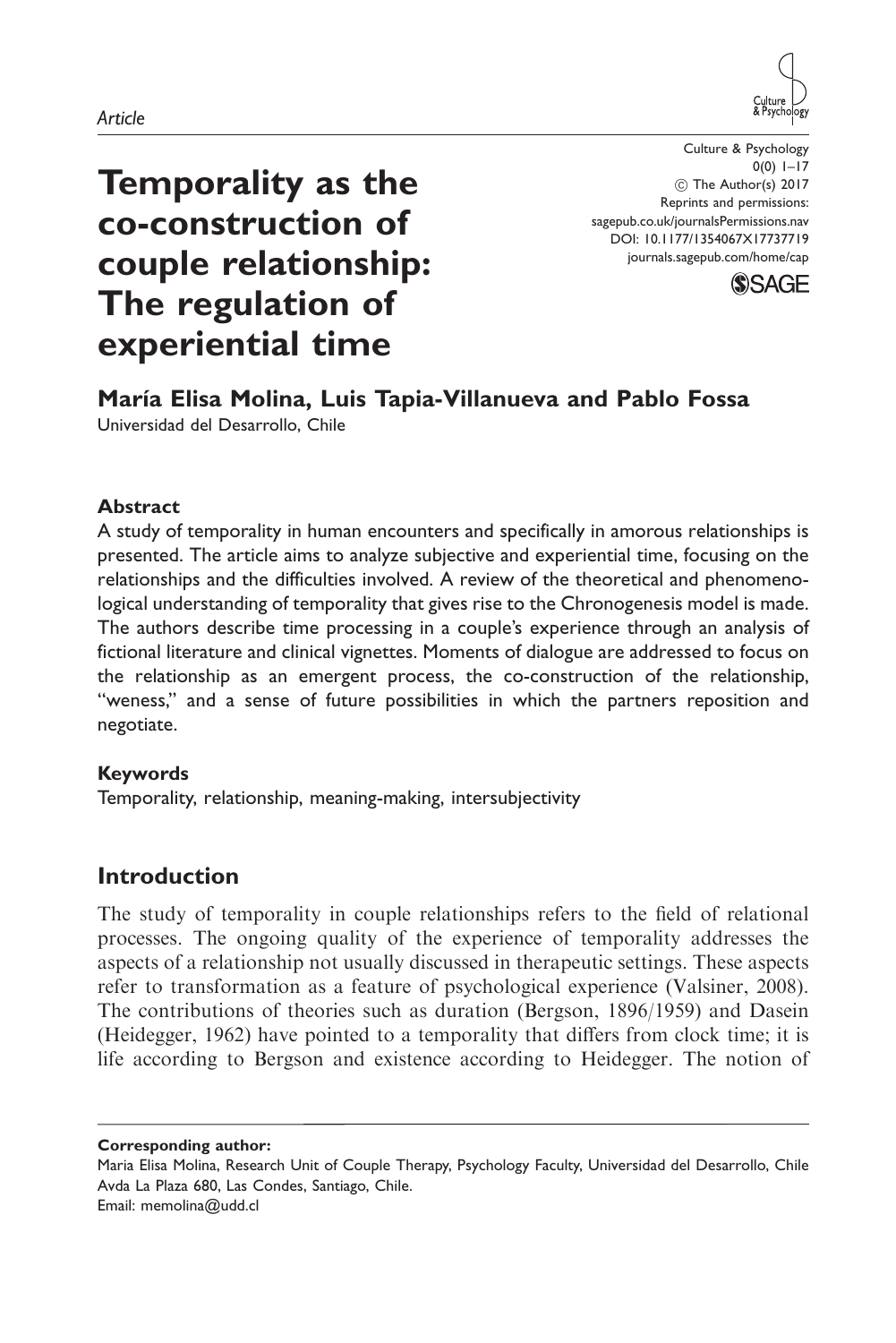temporality is essentially human and cultural and implies attitudes and ways of being in the world in relation to others and the environment. The authors focus on the experience of being as a phenomenon that is culturally constructed through social exchanges and semiotic mediation. The article explores the way in which temporality as a phenomenon of self-construction is immersed into the development of relationships, specifically amorous couples. Clinical vignettes and fictional literature are analyzed. The present study was performed from a constructivist, evolutive, and cultural perspective, considering the Chronogenesis model (Sato  $\&$ Valsiner, 2010) and using a qualitative method.

# **Background**

Temporality is a matter of cultural and historical psychology. Human experience occurs through continuous construction of the self in terms of others and in relation to the surrounding world. The borders and transitions of temporality are eminently dialogical and genetic instead of static in nature (Simão, Silva,  $\&$ Valsiner, 2015). The study of temporality has attracted interest throughout human history. The Greek culture distinguished between different forms of time. Aion ( $A\hat{\omega}$ v), described an eternal time, Chronos (k $\rho\hat{\omega}$ vo $\varsigma$ ), a chronological linear time, and Kairos ( $\kappa \alpha_1 \rho_0 \zeta$ ), a subjective time. Kairos, therefore, brings meaningfulness to the relationship between time and experience. Kairos refers to meaningful life and opportune events, with no definable time (Boscolo & Bertrando, 1996; Couzens Hoy, 2009).

The current article focuses on the analysis of human encounter and therefore, Kairos is a central concept. Human existence occurs within a boundary, a liminal space between the just known and the next unknown (Abbey, 2015). It is a moment in between such boundary that varies within time-scale schedules according to how it is experienced. Kairos occurs in time of transition, as it provides the opportunity for transformation and living beyond schedules or measurable units of time. Kairos is the time of encounter, revealing life to the players within the moment. Kairos exists within all human encounters, as this situation requires receptivity and response.

The theory of Dasein proposed by Heidegger conceives the concept of time as it refers to the experience of existing or being-in-the-world, exclusive to humans. Dasein addresses the ontological structure of existence, the presence of being that affects all future acts and the interpretation of the past (Basia & Henderikus, 2015; Heidegger, 1962). Dasein refers to the authentic I-world encounter in which the world is a tool for the living and the source of experiences. Dasein is not individual but a coexistence, being-with-one-another, implying that meaningfulness is fluid and changes moment-to-moment with encounters with others. While Heidegger was not particularly focused on the individual self, being-in-theworld is personal in its specificity (Cornejo & Olivares, 2015).

Bergson (1896/1959) posited that subjective time is the basis for the human– world relationship. Experience occurs within subjective consciousness and the experience of time assumes a holistic organization. In Dureé, there is a flow of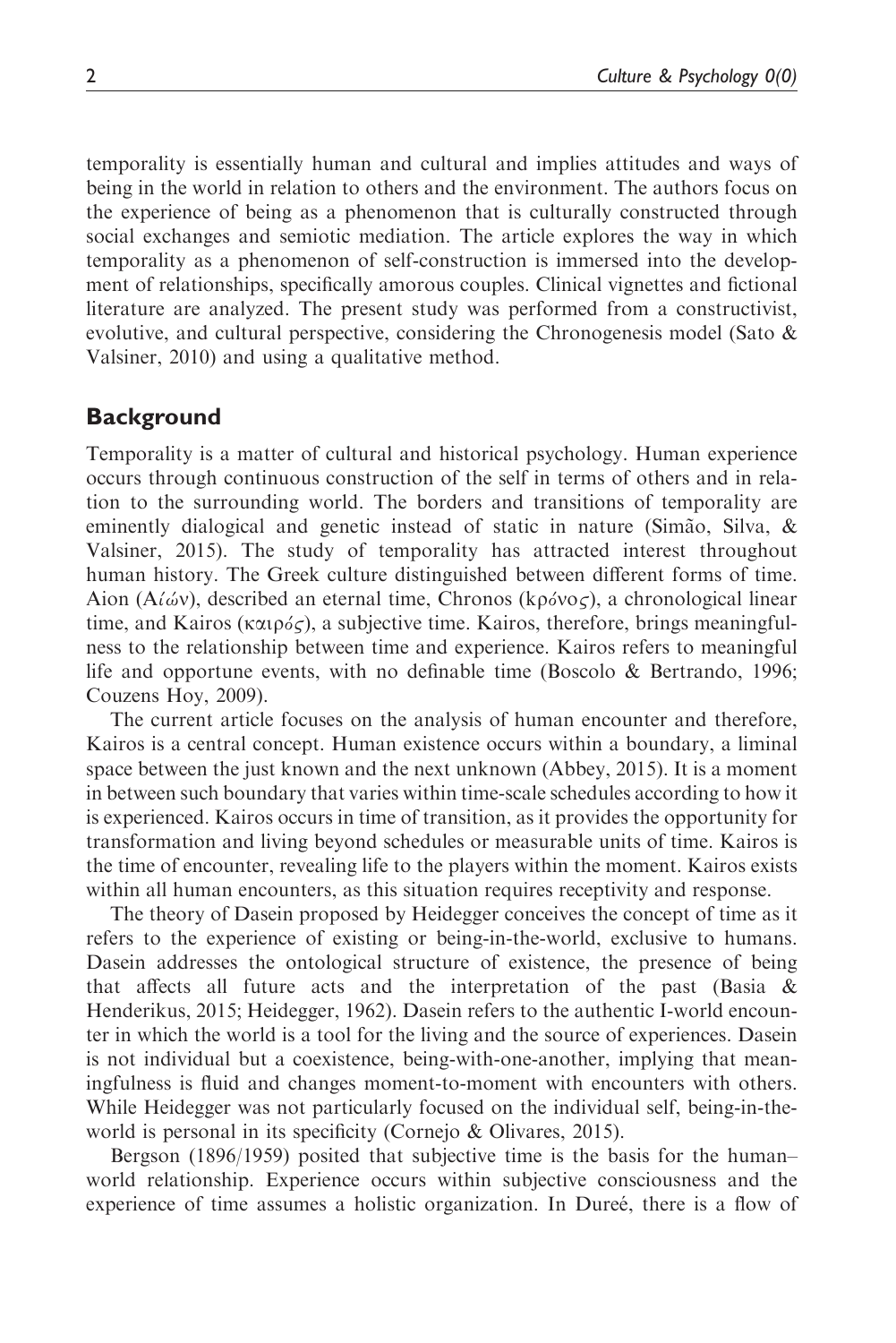interlaced durational units that cannot be disentangled. Understanding of these units can be achieved through conscious reflection (Vedeler, 2015). This understanding separates Bergson from Heidegger who focused on the living experience as the act of being and not feelings or experience of the self. In Bergson's (1896/ 1959) words: ''There comes a time when the memory (...) is embedded so well in perception that we cannot say where perception ends and where memory begins'' (p. 301). The connection is expressed in the present experience as a whole and is contingent on and inseparable from the living moment.

Temporality gives distinctiveness to every experience, making them unique and unrepeatable. The theories of dasein and durée place temporality at the core of the processes by which individuals construct a sense of self and of their lives, within the context of the world and others.

### The Chronogenesis model

Chronogenesis, proposed by Sato and Valsiner (2010), highlights the centrality of time in human life. Chronogenesis considers everyday experiences through processes of ruptures and emergent new options. Chronogenesis is derived from the words chrono (time) and genesis (creation) and theorizes that temporality is co-constructed with another in the here-and-now through continual decisions regarding the future. It assumes directionality of experience, where meanings and memories are organized to pre-adapt for the future.

The 'just being' is actually eternal becomingcreation of novelty. James Mark Baldwin (1906) called it persistent imitationimitation of what we see in ways that go beyond what we see. We create new ways of looking at the world, we behave in new ways, and we seek out experiences that we find meaningfulas solid bases for 'where we are' as well as situations for new adventures. (Sato & Valsiner, 2010, pp. 83)

Sato and Valsiner considered the notions of irreversibility of time (Bergson, 1896/ 1959) and being-in-the-world (Heidegger, 1962) to propose the Chronogenesis Model, focusing on the directionality of experience. The possibilities of the future impact the present through imagined attractors that influence and provide directionality to each present moment (Figure 1). For example, cohabitating entails future attractors with a range of possibilities disposing couples to organize rituals and share a perspective that supports the union.

Time irreversibility (Sato & Valsiner, 2010) is experienced as sequences of transformation and stability and recursive cycles of change and permanence. The notion of becoming is explained as ''... continually created, annihilated and created again'' (West-Pavlov, 2013, p. 51) (in a constant balance between autopoiesis and entropy). Stability entails momentary snapshots of transitions leading to continual transformation. Therefore, stability can be attributed more to the imagination and semiotic regulation than to actual experience. Imagination is the ability to modify one's relationship with the world, understanding the past, and replacing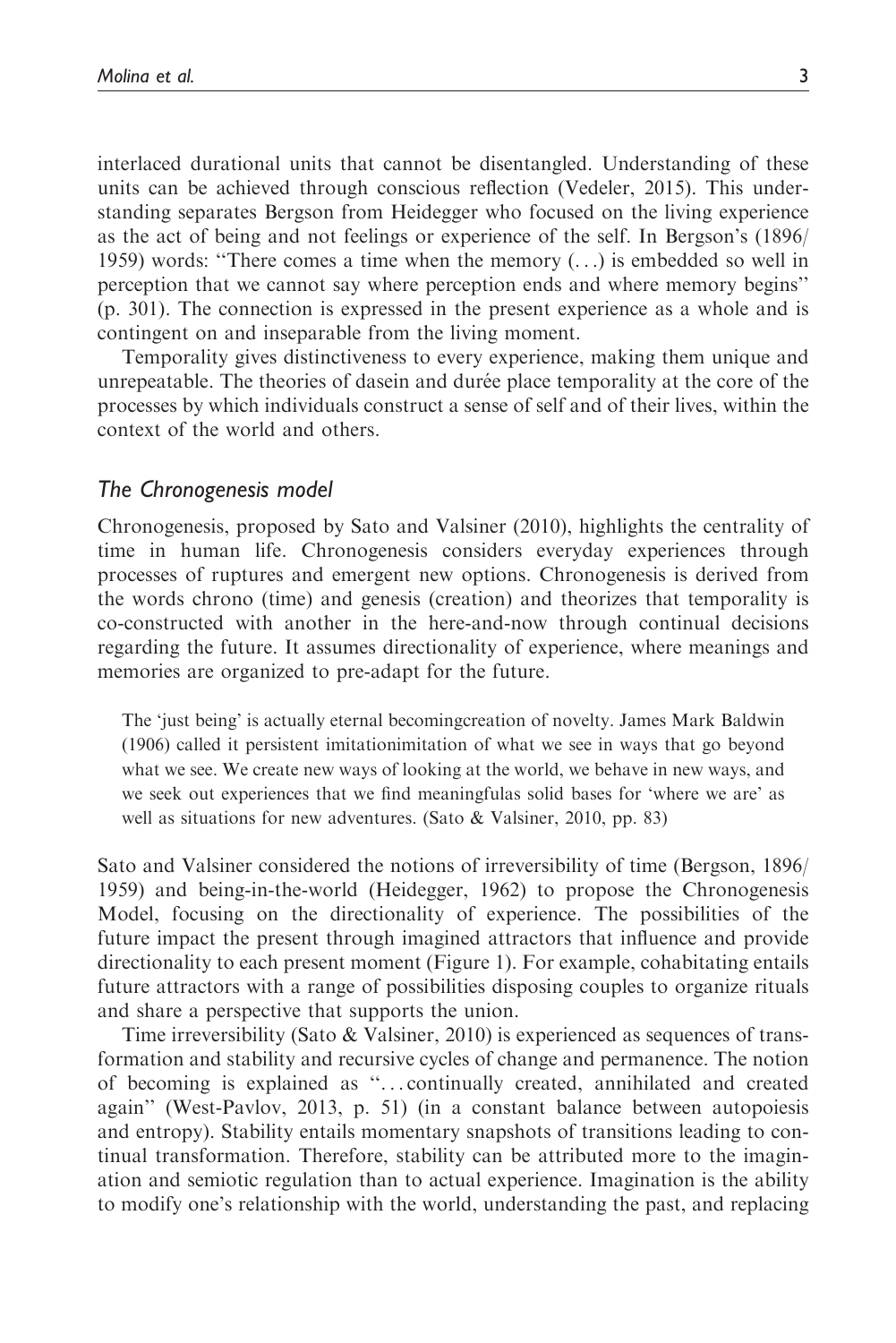

Figure 1. Self Chronogenesis Model (Sato & Valsiner, 2010).

the unknown—the future—with possibilities and actionable ideas (Valsiner, 2014; Zittoun et al., 2015).

Feelings of uncertainty arise when transitions in life are acknowledged, such as moments of choices or incidents in life's trajectory (Sato, Hidaka, & Fukuda, 2009; Zittoun, 2007). A transition in life entails a rupture with experiences of the past and a present that generates new directions for the future. Surprise, admiration, creative impulse and crisis lead to transitions. The experience of time involves the process of self-evaluation within the context of one's own life and within relationships with others, through a meaning-making process.

Semiotic mediation is a regulatory process within the experience of temporality (Zittoun et al., 2015). Every action of consciousness involves the experience of temporality. According to Sato and Valsiner (2010), irreversibility involves a nonlinear timeline; only the past is a single trajectory. The future, however, provides a variety of potential courses (see Figure 1). Both reality (the past) and imagination (the future) combine in the self-construction process (Valsiner, 2000). Between the irreversible past and the possibilities of the future is the here-and-now encounter with one's self and with others. Consider the following statement:

A present then, as contrasted with the abstraction of mere passage, is not a piece cut out anywhere from the temporal dimension of uniformly passing reality. Its chief reference is to the emergent event, that is, to the occurrence of something which is more than the processes that have led up to it and which by its change, continuance, or disappearance, adds to later passages a content they would not otherwise have possessed. (Mead, 1932, p. 52)

For Mead, the present moment is a unique period of time that defines and helps to develop the self and reality. An upcoming event necessitates a transformation in the path of becoming. The asymmetry between the present and the near past leads to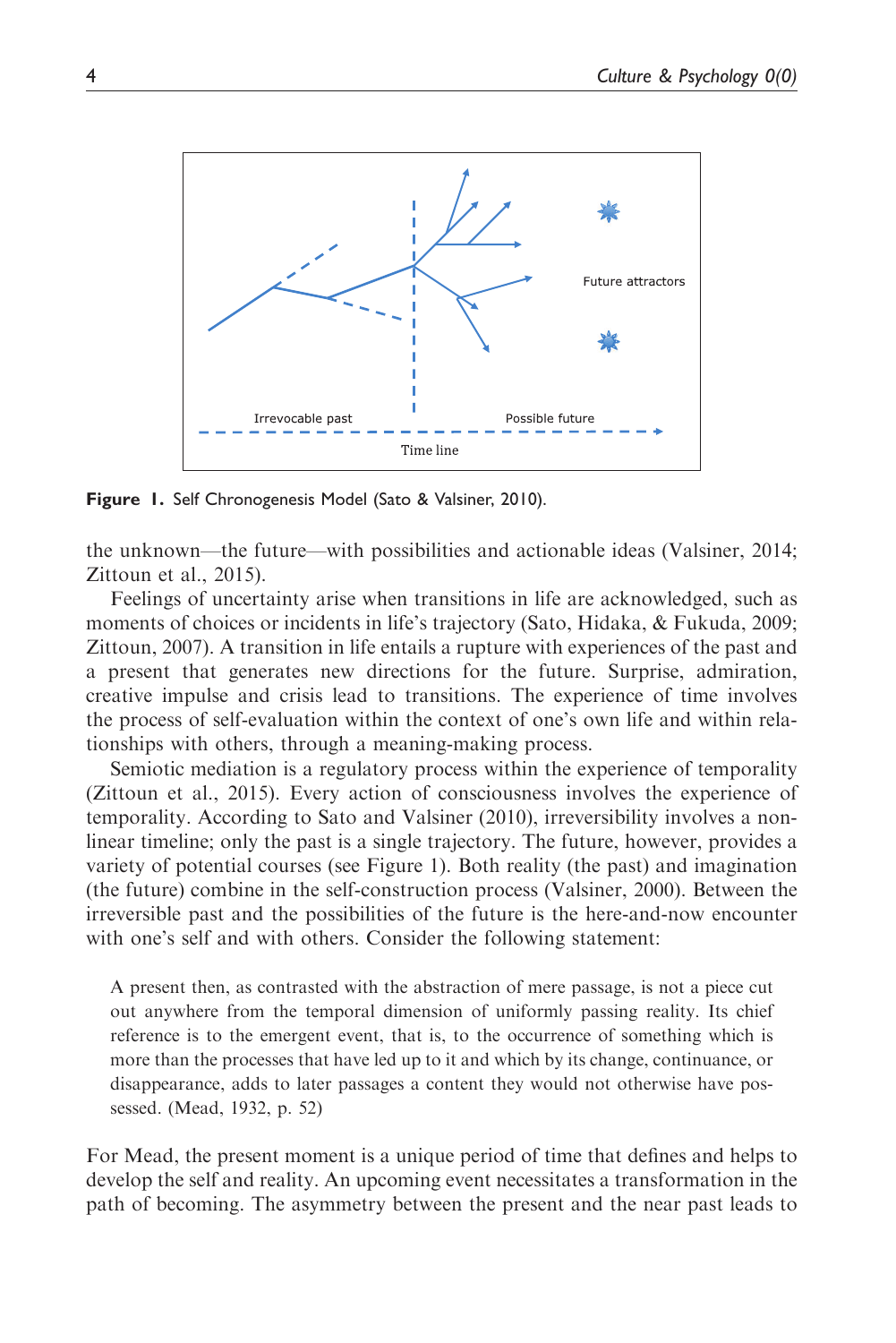tension (Molina & Del Rı´o, 2008; Molina, Del Rio, & Tapia-Villanueva, 2015) that arises when different subjective positions are met. The past is understood as accomplishments, losses, or failures, while the future is perceived with confidence or fear but mainly uncertainty. Every present moment arrives with the challenge of creating meanings at the border of the past and the future, which is driven by tension. In order to maintain a sense of stability and manage tension in daily life, uncertainty is often avoided. The avoidance of uncertainty leads one to lose sight of processes and transitions (Valsiner, 2000, 2002).

High personal impact experiences affect the temporal dimension of life (Abbey, 2004; Zittoun, 2007). In unpredictable situations, the expectations for the future and the known past become meaningless through the prism of the new situation. The previously existing relation between past, present and future is broken (Zittoun et al., 2015). Meaning construction strategies manifest to restore sense in life trajectory by creating more flexibility in future expectations and constructing temporal meanings based on actual experience (Abbey, 2004).

## Temporality in couple relationships

The focus on subjective temporality addresses the existential nature of experience. By definition, subjectivity insinuates ''other.'' Thus, chronogenesis presumes an intersubjective phenomenon, which progresses through encounters with outer and inner others (Simão, 2015). In this viewpoint, couple's relationship can be understood within a self/other framework. The sociologist Albert Schutz (1970), addressing intersubjectivity, proposed that a phenomenological perspective must consider an encounter in time as an immediate experience of the ''other'' that arises in a communicative environment and allows for understanding and consent. There are two intersubjective foci from which each individual experiences his/herself in a particular situation: ''the other'' and the whole. Considering Schutz's view, action and mutual understanding within a couple entails the observation of the shared experiencing of the ''us,'' or the ''we-experience.'' The self-position that formulates the meaning of ''the other'' from one's own perspective was labeled the ''other-I'' by Schutz. The ''other-I'' challenges the understanding of the self. The ''other-I'' is the concept of the other internalized together with culture through the context of many encounters. From the "other-I" perspective, I, you and the culture co-construct a new identity termed ''weness'' (see Figure 2) (Tapia & Molina, 2016). In the construction of ''weness,'' the other becomes an ''experienced other'' (Valsiner, 2014).

The relationship dynamics of mutuality and reciprocity can be understood within the context of temporality. The dialogical encounter includes the processes of deriving meaning and construction of the self and ''weness'' and as such can be used for study. Close relationships are developed through ruptures, transitions, recalling of the past and anticipation for the future. Uncertainty is inherent to experience and is magnified by the unpredictability of being with another (space) in relation to the expectancies of the future (time). There is a need to manage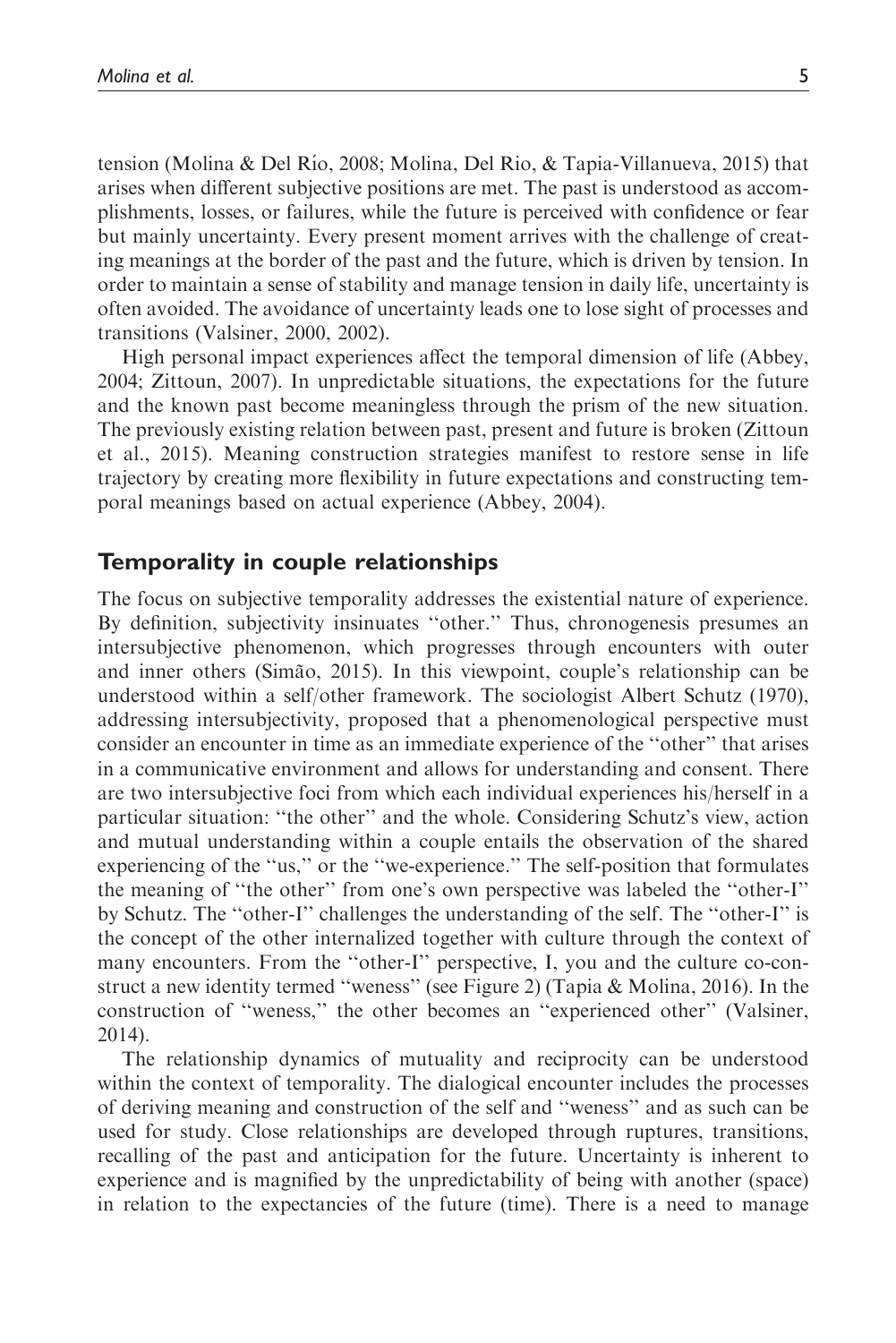

Figure 2. Intersubjective model for intimate relationships and the dialogical co-construction of ''weness'' in time.

uncertainty, which leads to regulatory actions carried out through chronogenesis, as the couple co-constructs moment to moment in the realm of ''weness.''

Individuals develop meaningful strategies to alleviate the tensions inherent to temporality so as to more effectively cope with the complexity, uncertainty and unpredictability of life and death (Abbey, 2004; Tapia, Poulsen, Armijo, Pereira, & Sotomayor, 2009; Zittoun et al., 2015). Within the context of the cultural perspective—a ''shared affective symbolization of a context that builds the relationship between those who share the same context'' (Ruggieri & Gorresee, 2015, p.319)—human bonds are developed by socially exchanged or shared meanings and constraints in a constant negotiation between the self and the ''weness.'' The regulation of emotional needs involves strategies that include the co-construction of common beliefs but also of the self as distinct from the other. There is a continuous border between "I" and "We," and between "now" (what-it-is) and "next" (whatcould-be). Successfully coping with these borders entails the development of trust and loyalty in the foreign, the new and the mysterious. Couples may create a temporal perspective of stability and certainty (state perspective) or of change and motion, in the context of the relationship between the individuals or more especially between the couple and their context—spatial and temporal (Tapia et al., 2009).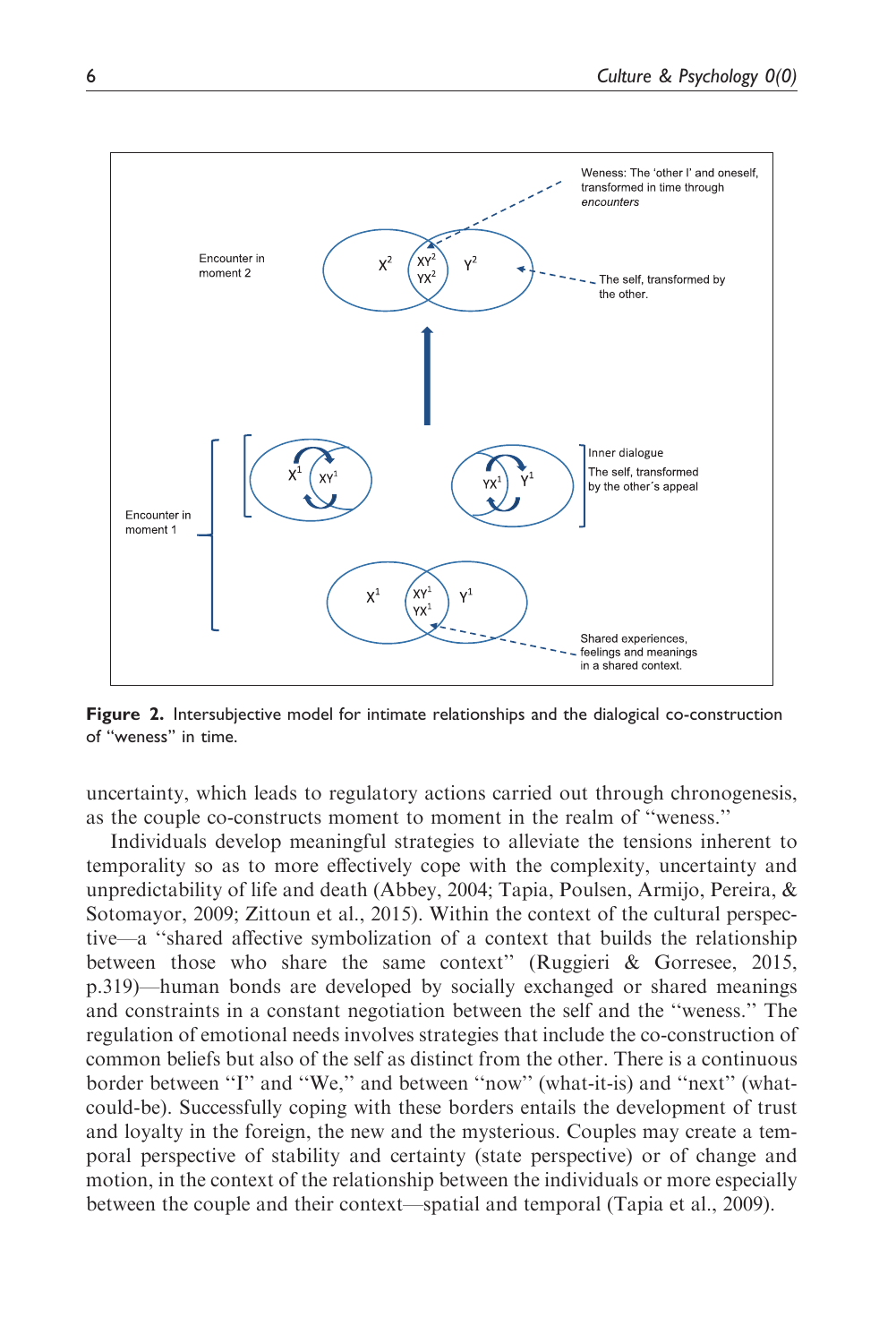

**Figure 3.** The ambivalence border zone of the intimacy encounter.

Intimacy and passionate love are experienced at a border between stability and impermanence that creates anxiety about merging and losing identity or sameness; an existential anxiety could arise, related to the fear of nothingness or even death, in which different ways of being can be experienced including the lost of the self. The experience of being is at the same moment at stake (Heidegger, 1962). Partners within an intimate relationship must regulate the border between the conservation and the loss of personal identity and the stress of uncertainty. This conflict is experienced as a simultaneous feeling of ''being'' and ''stop-being'' creating both clarity and confusion, allowing the relationship to progress (Schnarch, 1991; Tapia, 2007).

Bonds are established in a border zone of stability and change where both partners strive toward the goal of intimacy, passion and loving desire (Figure 3). The uncertain and emergent nature of love within a relationship includes unknown, risky and giddy aspects. Encounters with the ''other'' require flexibility in the acceptance of differences, the impossibility of total identification with the other and the inability to forecast the future. Crises may follow the loss of certainty and stability. The ambivalent border of certainty/un-certainty is semiotically regulated and often supported by abstraction and generalization. The meanings of couple, romance, loyalty, marriage, family and others are cultural devices that enable alternative ways of connection and understanding to solve crises and aid in the coping with the anxiety of being in transition. Conversely, crises can also arise from the monotony and routineness of the relationship, which can lead to the loss of novelty and passion (Tapia et al., 2009).

Different personal stances interact within a relationship and also the partners together co-construct a shared temporality and a common trajectory (Figure 4). A negotiation between times of transformation and abstract times (time-free) of stability takes place. It is abstract by virtue of situational needs to deny the ongoing nature of experience and creating meanings around state of affairs (Sato et al., 2009). Tensions arise in relationships throughout daily-life interactions in which each partner faces the other's potentially differing position. Tension motivates creativity, growth and development. However, when difference is felt as threat, it leads to either escalation or stagnation within the relationship. Some studies (Gottman, 1999; Tapia et al., 2009) argue that it is not conflict that negatively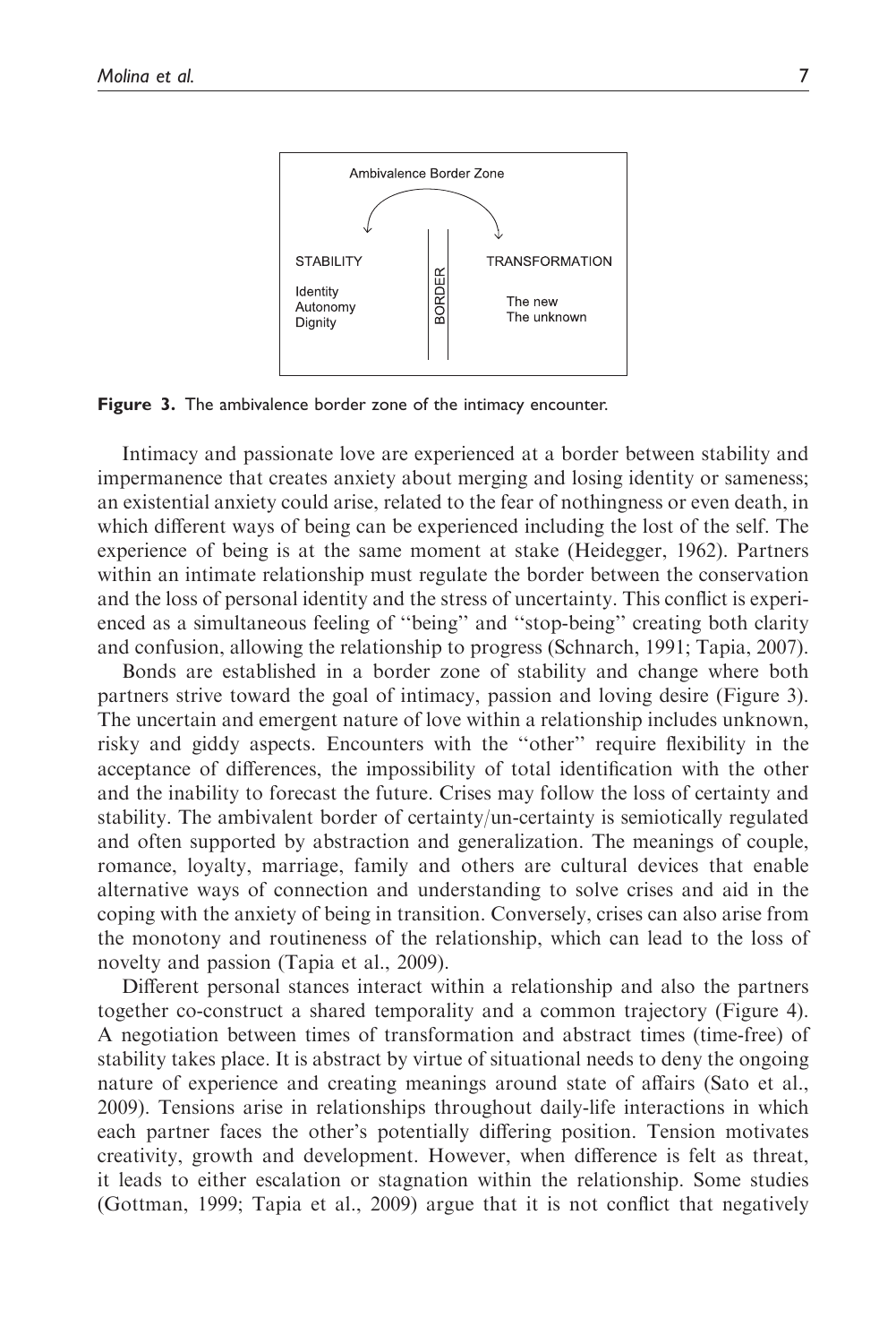

Figure 4. Chronogenesis of encounters.

EE: encounter experience; ST: shared trajectory; DE: divergence experience; PPZ: personal possibilities zone; SPZ: shared possibilities zone.

affects a relationship, but rather dysfunctional patterns of gridlock and stagnation. In such cases, interactions become rigid and repetitive, characterized by emotional disconnection, inability to communicate and move forward. Temporality of stagnation hinders possibilities within the relationship. Conflict within a relationship can be understood in terms of temporality regulation strategies. For example, the difficulties in dealing with uncertainty can lead to overcome the tension through static notions like personality structure, adhered values or actions with everlasting effects as attempts of evading transition.

The question that arises is how differences in temporalities between individuals in a relationship are regulated. It seems unlikely that two ontogenies could be aligned or in harmony, and therefore, it is necessary for couples to use resources provided by uncertainty to live in the present. Even when life is governed by the social demands of an objective time of ''the agenda,'' private lives are immersed in something that happens in its own time.

### Temporality and conflict in literature

The theoretical concepts presented have inspired the approach for studying the experience of temporality in couple relationships. The aim is addressing how temporality is elaborated in dialogue and how this experience facilitates the negotiation that takes place. The following is an excerpt from the story ''What we talk about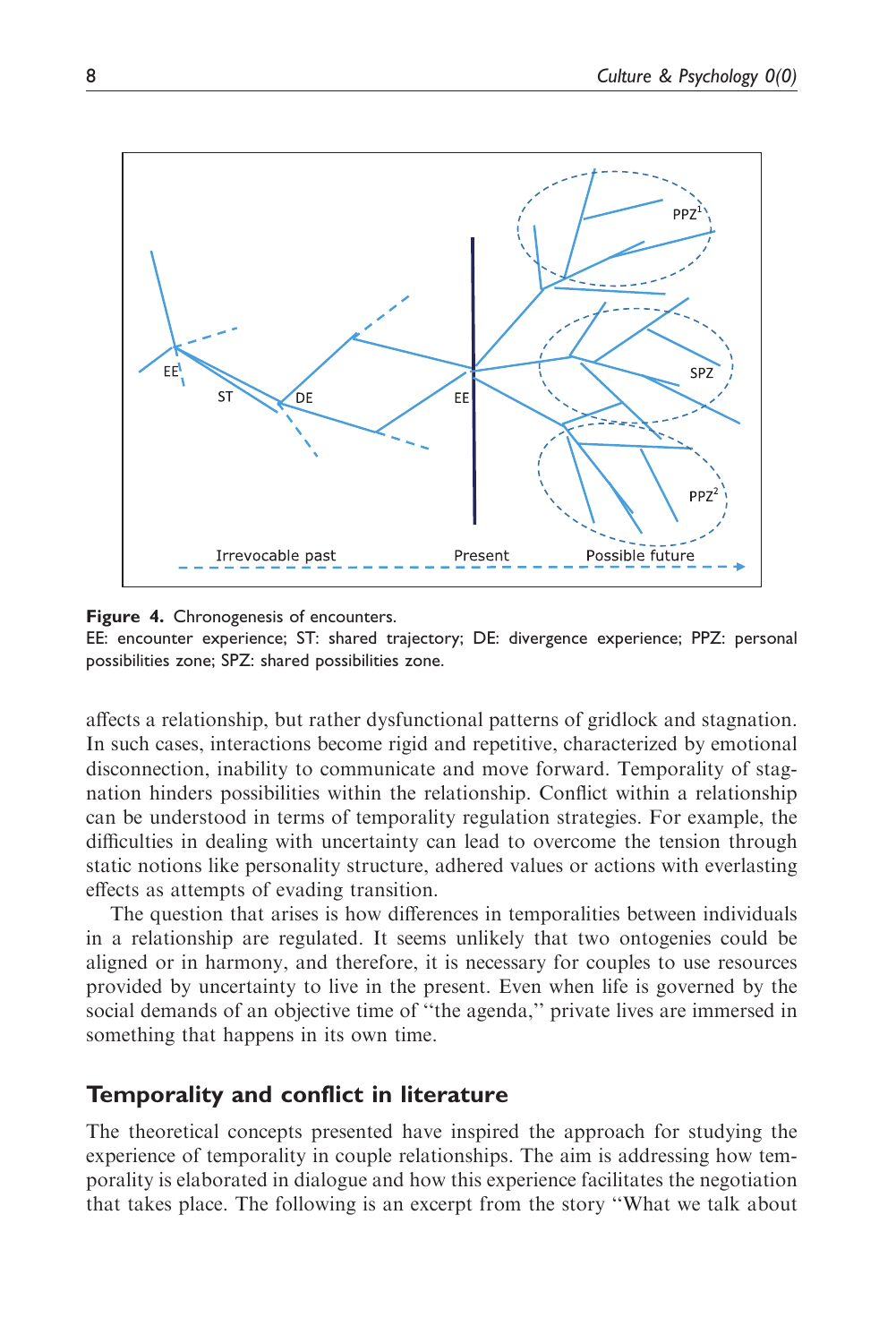when we talk about love'' by Raymond Carver (1981). It is a dialogue between a heterosexual couple (Duane and Holly). The text is told from the perspective of the man, Duane:

''—Holly, you're still a proud woman'' I go. ''You're still number one. Come on Holly.''

She shakes her head. ''Something's died in me,'' she goes. ''It took a long time for it to do it. But it's dead. You've killed something, just like you took an axe to it. Everything is dirt now.''

She finishes her drink. Then she begins to cry. I make to hug her. But it's not good.

Within the dialogue, chronogenesis unfolds as a co-construction of an impending break-up. The use of the word ''still'' demonstrates that Duane is expressing himself in a temporality of the past in the present, while Holly uses the word ''died'' demonstrating her temporality perspective of what is gone. The dialogue suggests links between past, present and future. The past is re-constructed (imagined at the present) and refers to moments that once were open to possibilities that were not taken and are no longer available. The mismatch of temporality hinders intersubjectivity to develop within the dialogue. It also is interfered by the inclusion of a third; the number one implies position in a ranking in relation with a third person.

A temporality of a non-changing condition is also expressed through the term ''proud'' which refers to an individual state, particularly a personality quality, as a time-free perspective (Sato et al., 2009). Duane uses the term to avoid the ongoing moment. On the contrary, Holly comes from the perspective of the present, while letting go of the past.

The dialogue continues from the perspective of Duane as narrator:

She walks up and down the room (...) Holly goes, ''You've gone outside the marriage. It's trust that you killed.''

I get down on my knees and I start to beg. But I'm thinking on Juanita. This is awful.

I don't know what's going to happen to me or to anyone else in the world.

I go, ''Holly, honey, I love you.''

Duane refers to a future where hope seems frail, leading to a loss of meaning and despair. The past, present and future momentarily lose a meaningful connection for both Duane and Holly. Duane loses a connection with himself, with Holly, and Juanita. There is no longer a ''weness'' as a couple. There is no longer a connection with self, or the world. Here, blurred spatial borders meet with the tensions of temporal borders leading to the confusion of the present, the refuge in the past of Juanita and bewilderment for the future.

Holly wipes her eyes. She goes, "Fix me a drink. This one's too watery.  $(\ldots)$  I'm moving to Nevada.''

(...) She sets her lips and gives me her special look.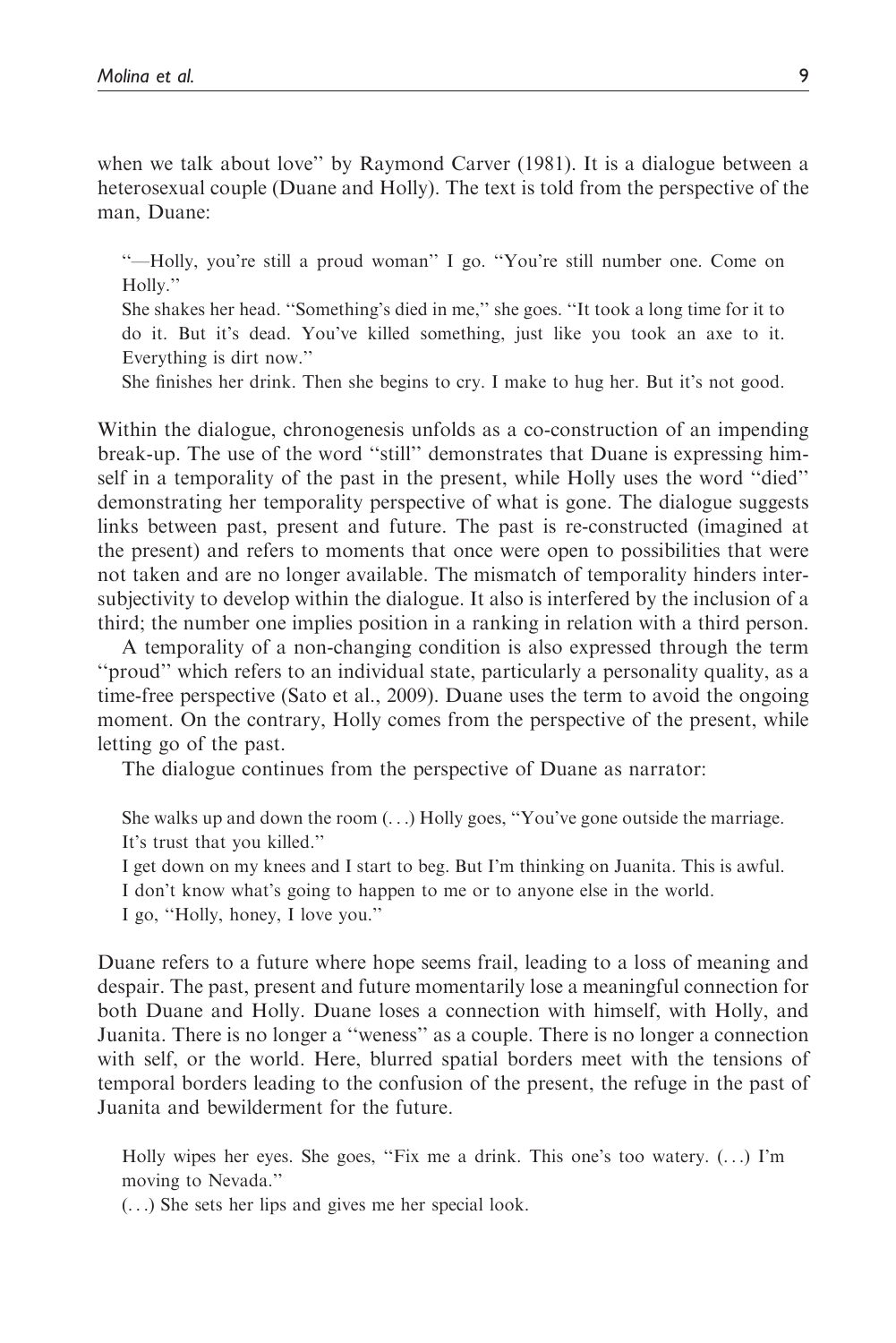Drinking's funny. When I look back on it, all of our important decisions have been figured out when we were drinking.

I don't have anything to say. I feel all out of words inside. I give her the glass and sit down in the chair. I drink my drink and think it's not ever going to be the same.

The above scene demonstrates the experience of a border where vital events burst into consciousness, and then are explored and recognized, producing imbalance and pushing for change. Actions and instruments are semiotic strategies that allow to focus on the moment through the qualities of the scene.

In the dialogue between Duane and Holly, two distinct temporalities are evident. There is a present of the past (the reference to the moment of dialogue) and the here-and-now present (the narrative). Our analysis is focused on that present of the past assuming the distance of it. Duane uses memories of drinking as a regulatory strategy. The memories are brought from the past and assembled with new value and new meaning from the perspective of the moment of the interaction.

Duane fears the future as a reaction to Holly's decision to leave. He is paralyzed and has nothing to say. With the words, ''Things are not ever going to be the same,'' Duane expresses a sense of hopelessness as he becomes aware of an anticipated loss of the couple's identity and ''weness.''

(...) But things here were going downhill fast. We just didn't have the heart for it anymore.

I stopped cleaning the pool. It filled up with green gick  $(\ldots)$  I didn't fix any more faucets or lay any more tiles or do any of the touch-up painting. Well the truth is we were both hitting it pretty hard.

Holly wasn't registering the guests right, either. She was charging too much or else not collecting what she should  $(...)$ . But we had stopped caring, and that's the fact. We knew our days were numbered. We had fouled our lives and we were getting ready for a shake-up.

The excerpt above describes the experience of an irreversible past with the understanding of an ongoing process of impairment. The past, marked by neglect and uncaring, is strongly expressed through metaphors in which time is experienced as fading and lost. The actual moment of the breaking of the relationship is regulated through feelings of abandonment, foulness and dirtiness, turning the temporality towards transition. The past is elaborated through the possibilities of what Duane and/or Holly should have done. Meanings are elaborated to clarify the moment, re-signifying the past and creating certainty at the present through terms such as ''that's the fact.''

At this moment in the story, intersubjectivity progresses. The expression, ''we had fouled our lives and we were getting ready for a shake-up'' is marked with temporality expressed as the past ''fouled'' and the uncertain future ''getting ready for.'' The narrative exposes the intersubjectivity of processing an irrevocable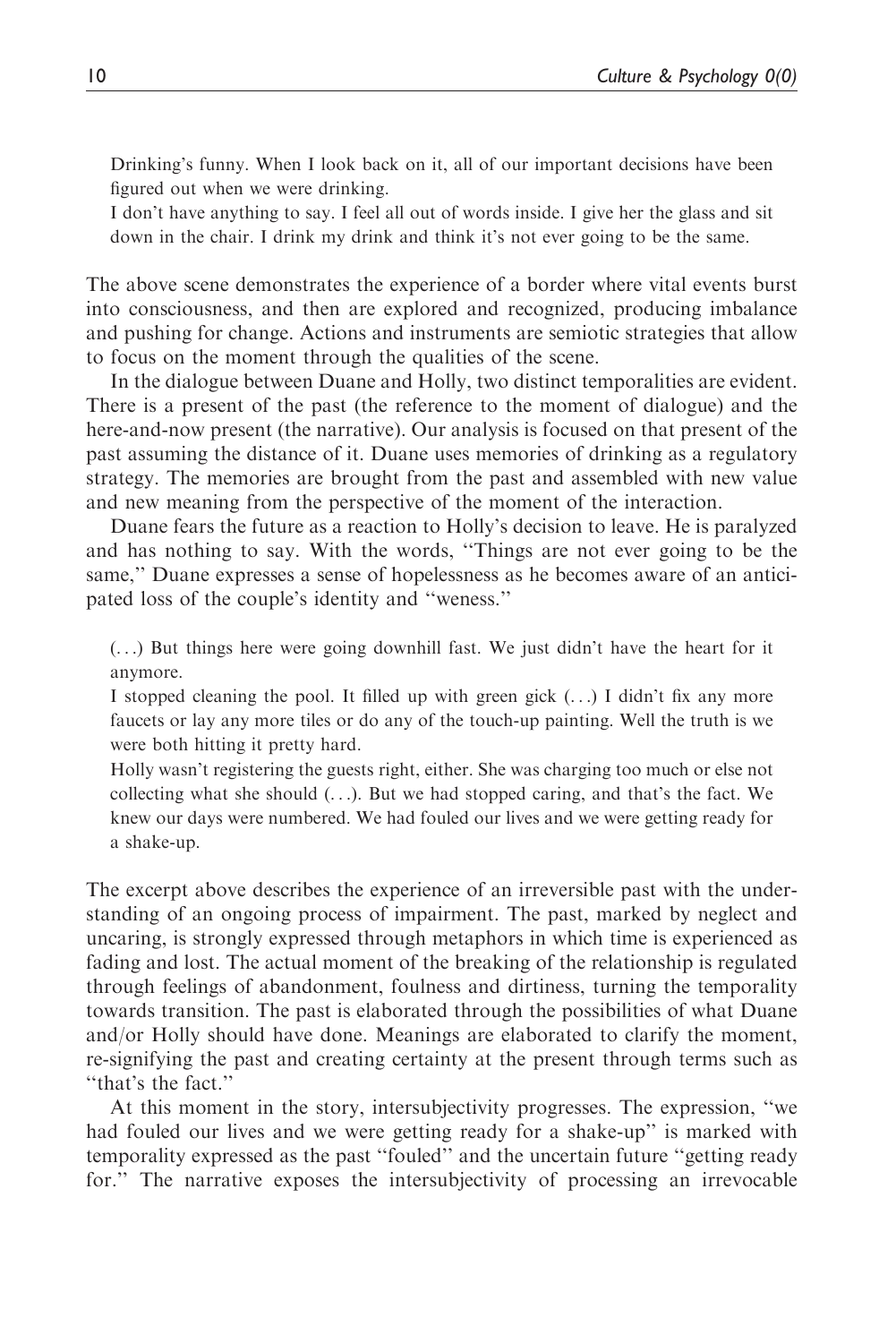moment—''We knew our days were numbered.'' It is a moment shared as a couple, a shared temporality, that acknowledges the passage of time, and a transition to an unknown life, denoting kairos as the quality of temporality.

The story continues:

Then that Saturday morning we woke up after a night of rehashing the situation. We opened our eyes and turned in bed to take a good look of each other. We both knew it then. We'd reach the end of something, and the questioning was to find out where new to start. (Carver, Pos 301–350 of 1968)

The above passage signifies a synthesis with the understanding of a new beginning and the emergence of the possibility of new opportunities for the future. The loss of the relationship signifies transition. In one statement, both the past and the future are joined, with a border between endings and beginnings. Furthermore, the passage characterizes the present experience as a temporary break ''we reached the end of something'' and a transformation, ''where new to start.'' The present is not only temporally situated but is also spatially situated (where). The relationship ends with intersubjectivity ''We both knew it then.''

# Temporality in case analyses

Two partner situations are presented below in which the Chronogenesis model proves useful.

John (41) and Gina (40) consulted a counselor due to conflicts experienced during the previous year. The couple has been married for 15 years and have two children. Gina perceived John as increasingly intolerant, distant and aggressive, while John complained that Gina was dependent and passive. When asked about their problems, John stated:

I ran out of patience, I also urge and criticize her. She does not dare to make decisions. If I do not switch on the engine, there's no sexuality. I'm tired of always being the one who proposes new things to do. That makes me feel lonely.

Gina remarked:

He asks me to do things but it is difficult for me to handle them. I like when he encourages me but he is intense and demanding. He projects himself while I live just in the present and I can hardly follow his activity. In fact, I would like to follow what he proposed, but if I do, it will not be as he wishes.

The Chronogenesis model provides a perspective in understanding the problems faced by John and Gina as they fail to work out their differences. Within their dialogue, there are references to time related to moving/non-moving concepts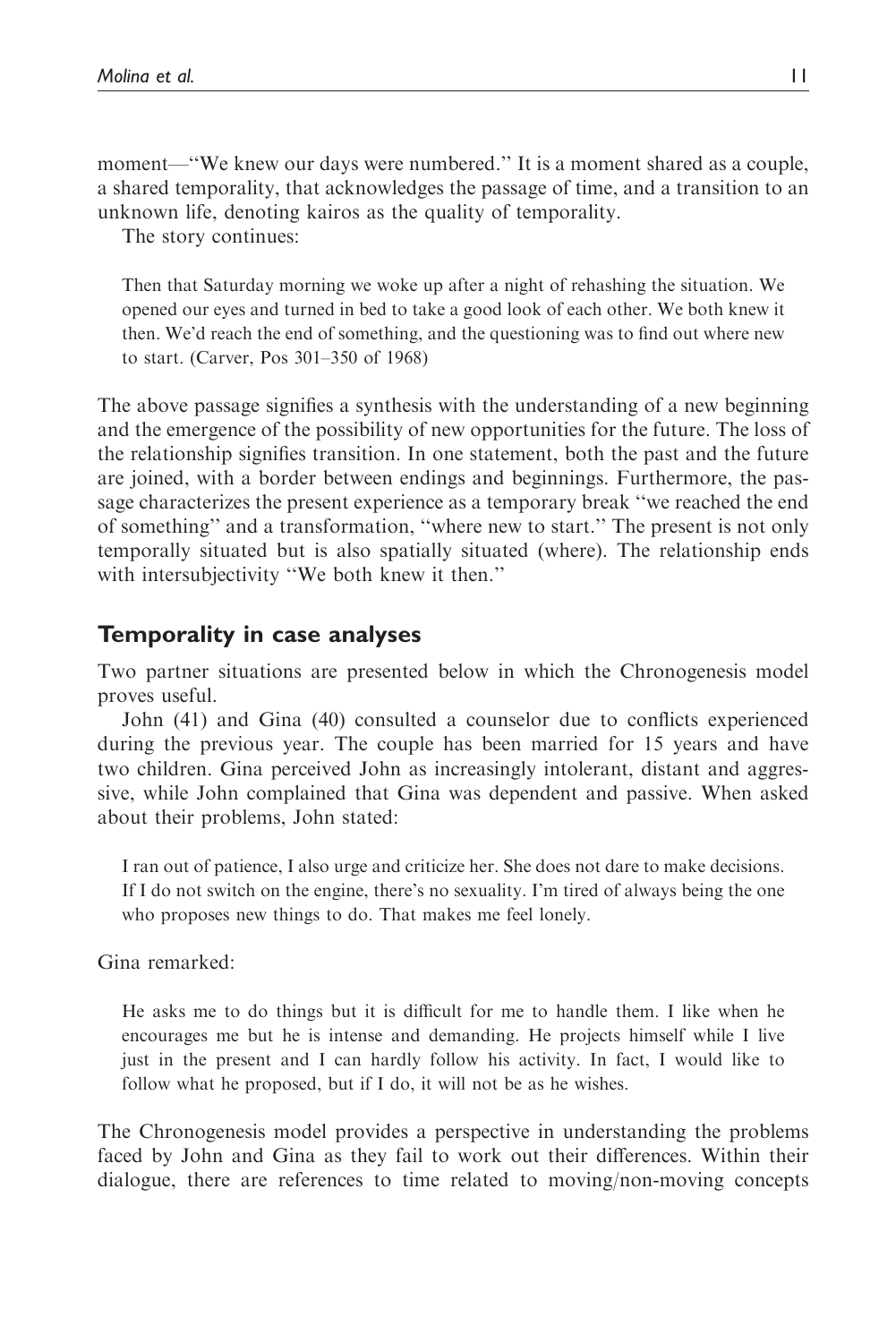related to decision making, proposing new things to do and switching on an engine. Gina describes her husband as ''projecting himself,'' while she ''lives just in the present.'' The term ''just,'' qualifies the meaning as a restrained present, a present that has difficulties in projecting the future. It is evident in the expressions ''I can hardly follow'' and ''difficult to handle.'' Within the relationship, there is tension between two different temporalities. John projects himself into the future, while Gina is living in the present. The uncoupling of the temporalities leads to John feeling alone and Gina feeling a need for John's support as a way to connect.

Differences between the individual temporal dispositions have led to tension that may seem irreconcilable and pushed the relation to co-construct beyond social practices related to the meanings of gender roles: The proposing male and the dependent female. The here and now of the dialogue is a scenario for negotiation. While the tension may be uncomfortable, it provides the energy to work towards goals as a couple. Therefore, the asymmetry in temporalities can be a point for negotiation and transformation in the co-construction of relationship meanings, and not necessarily conflict or dysfunction.

The following are excerpts from a conversation that took place during therapy session with a married couple. Bill (35) and Amy (32) sought counseling because they had become distant and were struggling with insecurities about their future.

Bill: There have been issues going on for years. It hurt you a lot when I did not arrive home the other day. I can understand it now when I place myself in your situation. Amy: I thought this was going to happen, that I would feel relieved if I look you could see me.

Bill: I realized that I abandoned you. It was more painful for you because I went out and returned, and then left again. I gave you hope and pain and that action damaged you.

Amy: Yes, that caused me harm.

In this first exchange, Bill establishes a point of reference of personal time by stating that there had been ''issues going on for years.'' It is a reference to irreversible time.

There is then a convergence of temporality. First, Bill refers to the present, ''understand now'' which is confirmed by Amy. Intersubjectivity is also expressed as both Bill and Amy refer to past situations as being harmful for Amy.

The conversation continues with each taking either the role victim or victimizer with feelings of pain and implied guilt, respectively.

Bill: The painful issues remained and have grown. I left again because I felt the need to escape.

Amy: I realize now why I got so angry when he returned. I thought that things would be different, but they were the same. Now I understand my mistrust. I need to be on guard because I'm hurt.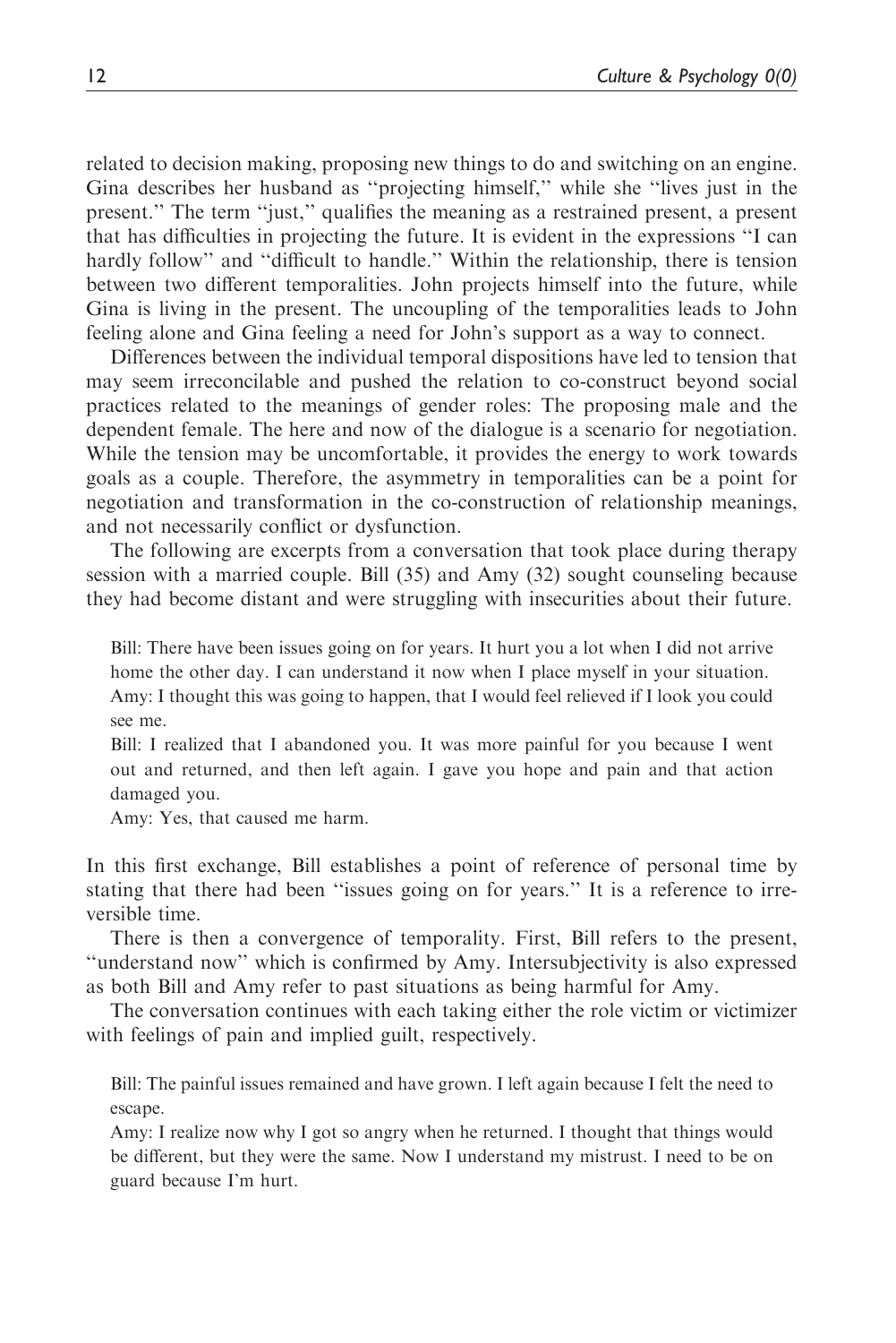This exchange implies a change in temporality. Bill uses the term ''escape'' to establish a temporal and spatial boundary in their trajectory as a couple. Amy uses the phrase, ''when he returned'' which introduces another border in the couple's trajectory and leads to new insight by understanding ''why I got so angry.'' The conversation takes place in the present and reflects on a harmful past, that doesn't end, a continuous past-in-present. Temporalities of the individuals converge with Bill's phrase ''going on for years'' and Amy's phrase, ''they were the same.''

Bill: Instinctively I want to protect you. But I have no energy. So many times we promised to rectify our issues and so many times we have done nothing. We keep hitting the same wall. What would be different now? When the storm ceases, rags ends, and then we make a commitment and again it vanishes with time. And we fall back into a routine. We're patching a wound, but not deeply cleaning it.

Uncertainty usually offers possibilities for the future. But the question, ''what would be different now?,'' addresses demands to the present. Constraints are established by utterances of ''no energy,'' ''done nothing'' and ''the same wall.'' The present in this case is a point of time where hope and expectations were placed but were not fulfilled.

In the dialogue between Bill and Amy, there are references to the past and to the present. However, references to the future are missing. The absence of references to the future implies despair. According to chronogenesis, the past–present–future relationship in the dialogue is condensed and diffuse in the following statement: ''So many times we have done nothing. We keep hitting the same wall.'' The past returns and continues into an unchanged future. There is a repetitive past and a sense of a collapsed future. Bill and Amy live reflecting on the past and not looking toward the future. The present is stagnant and the couple feels stranded in time.

## **Conclusions**

The current manuscript explores relationships in the context of existence and becoming. The analysis aimed to grasp the experience of relationships as an emergent process in which higher psychological functions such as will and intention are used towards the co-construction of the identity of ''weness'' and an understanding of paths and possibilities for life and conflict resolution. In the illustration presented, Duane and Holly may redefine their identity by reflecting on what they were as a couple (a marriage) and speculate upon the trajectory to live forward. John and Gina, on the other hand, co-constructed their identity as a couple at the border of cultural expectancies. This process of co-construction allows re-positioning of the present and experiencing the emergence of a new future.

Understanding the role of culture in temporality involves exploring how social practices operate in the border of the encounter with other and the next moment. The coupling process is a trajectory of encounters in which temporality means the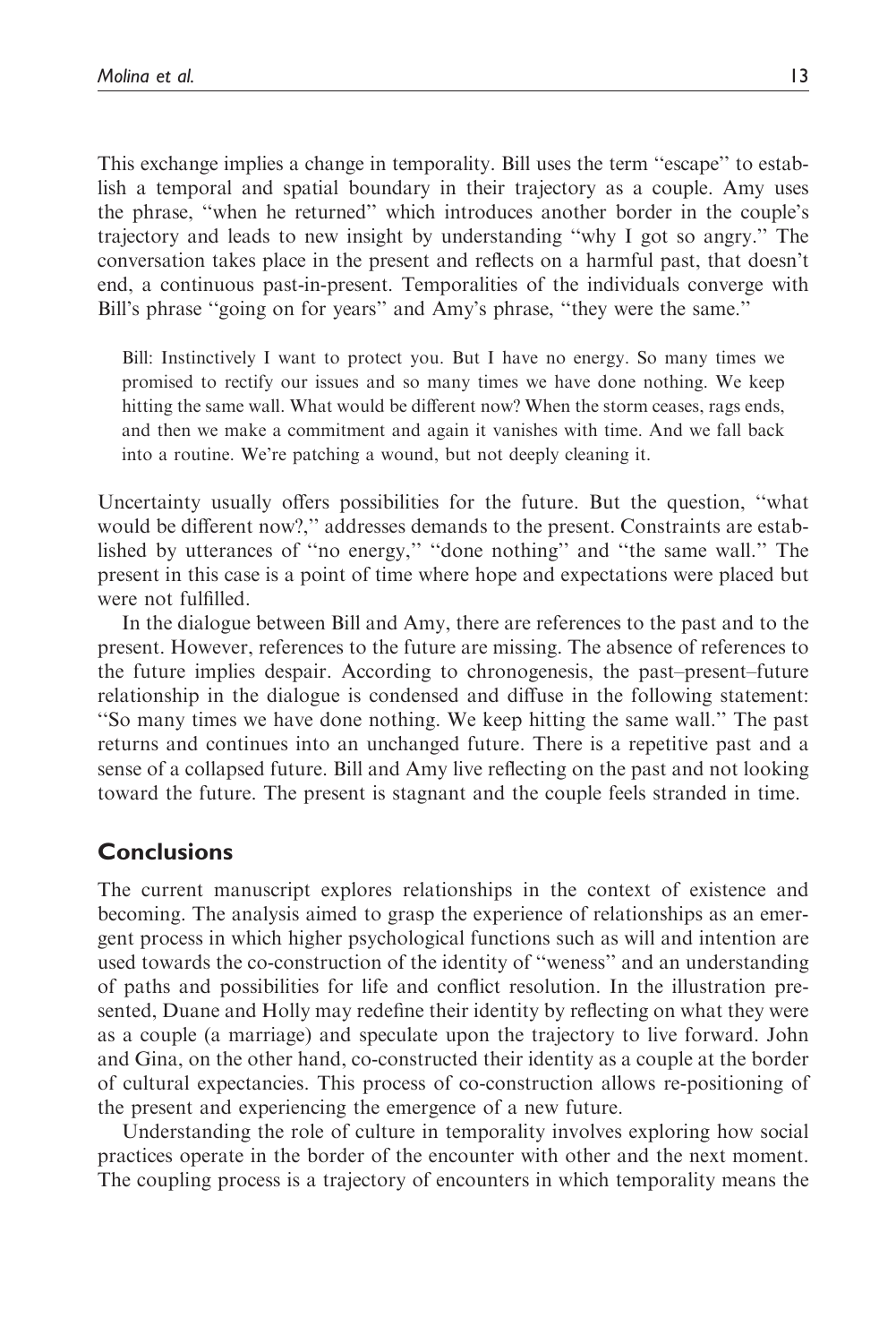emergence of new meaning and sense at the present so as to adapt to the future. The tension and asymmetry of interactions offer resources provided by uncertainty to negotiation. Temporality thus constitutes a relevant unit for therapy. A phenomenon that characterizes process, change and the dynamics involved in the interactive phenomenon of psychotherapy. The regulatory mechanisms can be applied as highly meaningful tools for psychological elaboration and personal resources for the negotiation of personal positions in the search for shared understanding.

The transient nature of experience is a crucial aspect of temporality. When it is considered by therapeutic theory, temporal integration is facilitated. And temporality takes part in healing, encountering and problem solving. When there is a dialogue between past, present and future, the search for new meaning and especially the option to re-negotiate relationships in gridlock situations is promoted.

Focusing on the exploration of temporality has led to the emergence of spatiality as a related dimension. Thus, the uncertainty of temporality coexists with a spatial uncertainty in relation to others, as Duane says, ''I do not know what's going to happen to me or anyone else in the world.'' Spatiality is a dimension for further exploration within the therapeutic context. Time and space constitute complementary dimensions within the same process of negotiation between self and ''weness.''

### Declaration of conflicting interests

The author(s) declared no potential conflicts of interest with respect to the research, authorship, and/or publication of this article.

#### Funding

The author(s) disclosed receipt of the following financial support for the research, authorship, and/or publication of this article: This work was supported by the Comisión Nacional de Investigación Científica y Tecnológica (CONICYT) of Chile in the particular program Fondecyt no. 1140266.

#### **References**

- Abbey, E. (2004). The blind leading the seeing: A new path to self-reflexivity. Culture  $\&$ Psychology, 10(4), 409–415.
- Abbey, E. (2015). Temporality and the boundary between present and future. In L. Simão, D. Guimarães, & J. Valsiner (Eds.), Temporality: Culture in the flow of human experience (pp. 41–56). Charlotte: Information Age Publishing.
- Baldwin, J. M. (1906). Thoughts and things. A study of the development of the meaning of thought, or genetic logic (Vol. 1). Functional logic, or genetic theory of knowledge. London: Swan Sonnenschein & Co.
- Basia, E., & Henderikus, S. (2015). Heidegger, temporality, and dialogical self theory. In L. Simão, D. Guimarães, & J. Valsiner (Eds.), *Temporality: Culture in the flow of human* experience (pp. 259–282). Charlotte: Information Age Publishing.

Bergson, H. (1896/1959). *Materia y memoria (En Obras escogidas)*. México: Aguilar.

Boscolo, L., & Bertrando, P. (1996). Los tiempos del tiempo: Una nueva perspectiva para la consulta y terapia sistémicas. Barcelona: Paidos.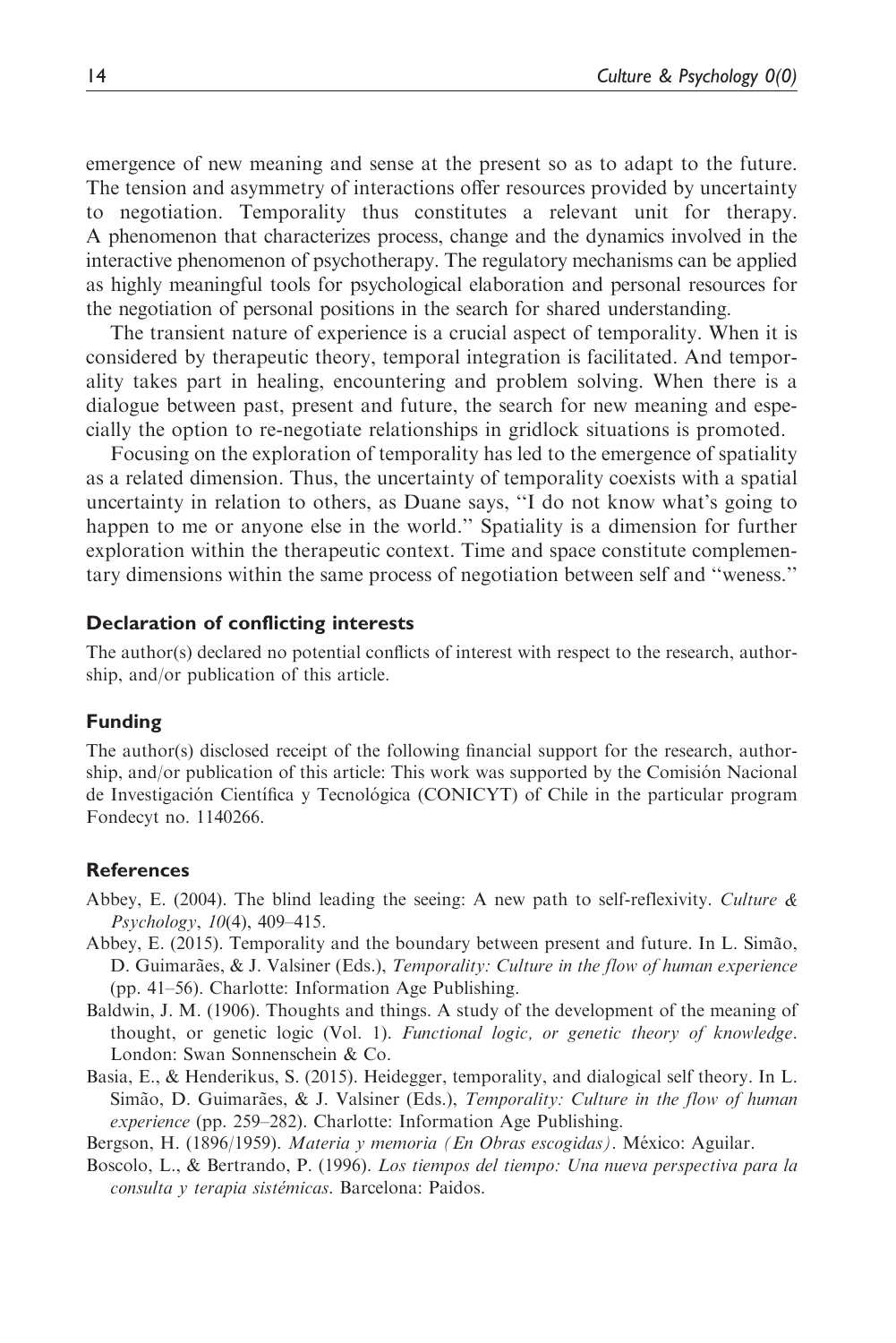- Carver, R. (1981). What we talk about when we talk about love. New York: Vintage Books.
- Cornejo, C., & Olivares, H. (2015). Living and observing: Two modes of understanding time. In L. Simão, D. Guimarães, & J. Valsiner (Eds.), Temporality: Culture in the flow of human experience (pp. 95-114). Charlotte: Information Age Publishing.
- Couzens Hoy, D. (2009). The time of our lives: A critical history of temporality. Cambridge: The MIT Press.
- Gottman, J. M. (1999). W. W. Norton & Company. The marriage clinic: A scientifically based marital therapy. New York.
- Heidegger, M. (1962). Being and time (J. Macquarrie & E. Robinson, Trans.). New York: Harper Collins Publishers.
- Mead, G. H. (1932). The present as the locus of reality [Chapter 1]. In A. Murphy (Ed.), The philosophy of the present (pp. 35–59). La Salle, IL: Open Court.
- Molina, M. E., & Del Río, M. T. (2009). Dynamics of psychotherapy processes [Chapter 27]. In J. Valsiner, P. Molenaar, M. Lyra, & Y. N. Chaudhary (Eds.), Handbook dynamic process methodology in the social and developmental science (pp. 455–475). New York: Springer-Verlag.
- Molina, M. E., Del Rio, M. T., & Tapia-Villanueva, L. (2015). Dialogue in psychotherapy: Protocol for a micro-process analysis. Revista Argentina de Clinica Psicológica, 24(2), 121–136.
- Ruggieri, R., & Gorresee, A. (2015). Time or not time: What is temporality? In L. Simão, D. Silva, & J. Valsiner (Eds.), Temporality: Culture in the flow of human experience (pp. 311– 331). Charlotte: Information Age Publishing.
- Sato, T., Hidaka, T., & Fukuda, M. (2009). Depicting the dynamics of living the life: The trajectory Equifinality model. In J. Valsiner (Ed.), Dynamic process methodology in the social and developmental sciences (pp. 217–239). Switzerland: Springer.
- Sato, T., & Valsiner, J. (2010). Time in life and life in time. Ritsumeikan Journal of Human Sciences, 20, 79–92.
- Schnarch, D. M. (1991). Constructing the sexual crucible. An integration of sexual and marital therapy. New York: Norton & Company, Inc.
- Schutz, A. (1970). On phenomenology and social relations: Selected writings (ed. H. Wagner). Chicago and London: The University Chicago Press.
- Simão, L. (2015). The temporality of tradition: Some horisons for the semiotic-cultural constructionism in psychology. In L. Simão, D. Guimarães, & J. Valsiner (Eds.), Temporality: Culture in the flow of human experience. (pp. 483–503). Charlotte: Information Age Publishing.
- Tapia, L. (2007). Terapia de Pareja y Sexualidad: Entre el cuidado y el deseo. In L. Lourdes (Ed.), *Entendiendo la pareja* (pp. 109–141). México: Ed Pax.
- Tapia, L., & Molina, M. E. (2016). Variety of love: Multiverses in a localism aesthetic. In J. Valsiner, G. Marsico, N. Chaudary, T. Sato, & V. Dazzani (Eds.), Psychology as a science of human being: The Yokohama manifesto (pp. 165–189). Switzerland: Springer.
- Tapia, L., Poulsen, G., Armijo, I., Pereira, X., & Sotomayor, P. (2009). Resolución de entrampes en parejas en conflicto: Aproximaciones desde las parejas y los terapeutas. Revista Argentina de Clínica Psicológica, 7, 101–114.
- Valsiner, J. (2000). Culture and human development: An introduction. London: SAGE.
- Valsiner, J. (2002). Forms of dialogical relations and semiotic autoregulation within the self. Theory & Psychology,  $12(2)$ ,  $251-265$ .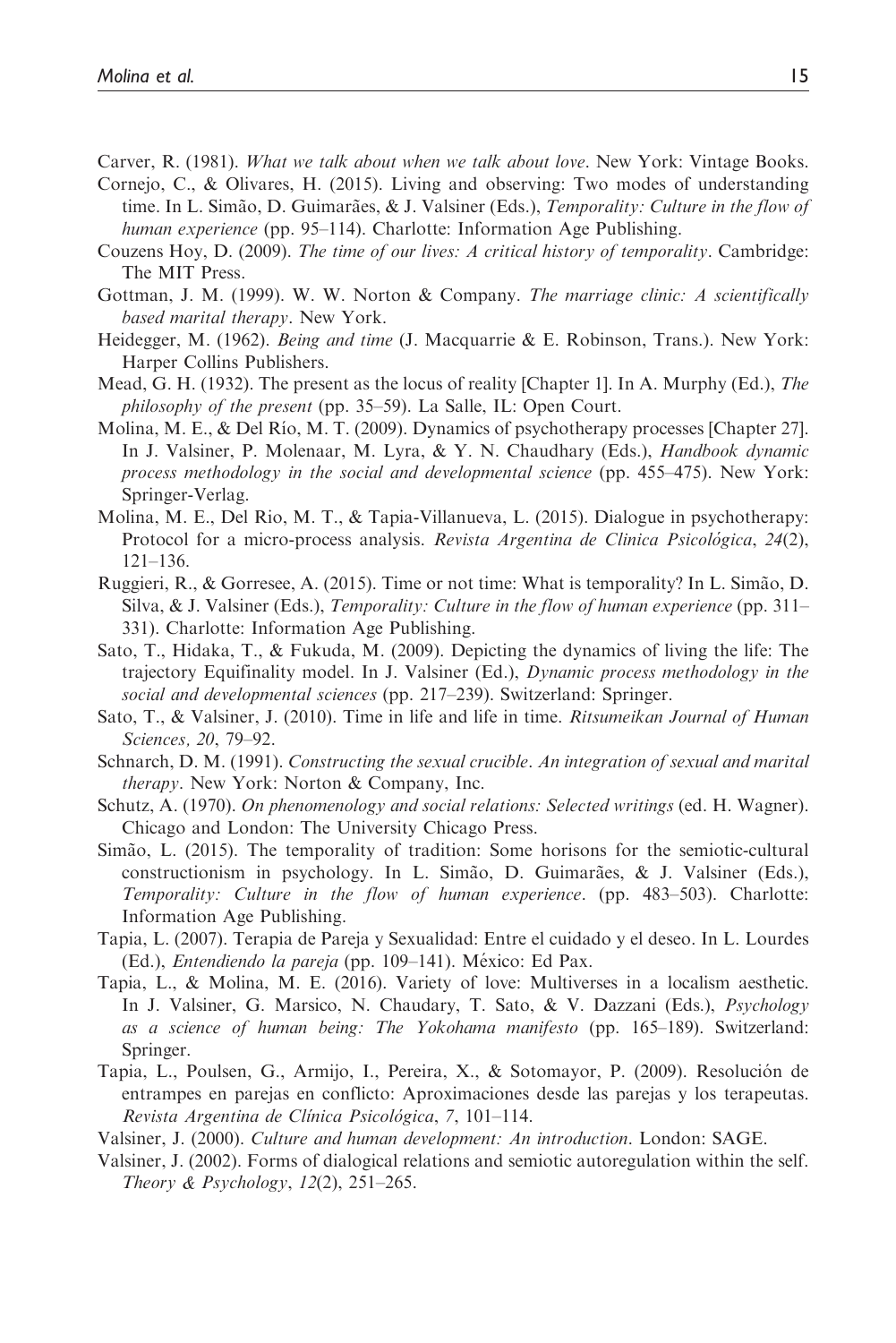Valsiner, J. (2008). Chronogenesis: Breaking the linearity of infinity. Paper presented at the 29th International Congress of Psychology: Time, Space and Culture: Chronogenesis in human life course. Berlin, Alemania.

Valsiner, J. (2014). An invitation to cultural psychology. London: Sage.

- Vedeler, D. (2015). Duration and experience: The temporality of development. In L. Simão, D. Guimarães, & J. Valsiner (Eds.), Temporality: Culture in the flow of human experience (pp. 129–214). Charlotte: Information Age Publishing.
- West-Pavlov, R. (2013). Temporalities. London, NY: Routledge.
- Zittoun, T. (2007). Symbolic resources and responsibility in transitions. Young, 15(2), 193–211.
- Zittoun, T., Valsiner, J., Vedeler, D., Salgado, J., Goncalves, M.Ferring, D. (2015). *Human* development in the life course: Melodies of living. Cambridge: University Press.

#### Author biographies

**María Elisa Molina** is currently a professor and researcher at the Psychology Faculty of Universidad del Desarrollo in Chile. She leads a team of research of relational processes, the Unit of couple therapy. She did her PhD research work in Santiago Chile at the Pontificia Universidad Catœlica de Chile. Her dissertation was on Semiotic approach to therapeutic dialogues among mothers of sexually abused children. Her research interest is on relational and dialogical processes from a perspective of uncertain and culturally regulated systems, temporality of emergent processes and semiotic mediation. Her approach entails a constructivist and evolutive paradigm to address a cultural, relational and dialogical self. Her main fields of applied knowledge are the therapeutic and clinical encounter, the phenomenon of passionate love, family and couple's relations.

Luis Tapia-Villanueva<sup>†</sup>, was a medical doctor and psychiatrist graduated at the Universidad de Chile. He had worked as a family and couple therapist for years and as a clinical supervisor in post graduated programs at the Instituto Chileno de Terapia Familiar ICHTF. Along his professional development he did research and teaching at different formation institutions, which included therapeutic formation in systemic therapy and psychodrama therapy. During the last decade he had worked as a researcher and professor at the Faculty of Psychology of the Universidad del Desarrollo, Chile, creating the Unit of Research in Couple Therapy (in 2005), which he leaded until his decease. His research focus was on uncertain, cultural and emotional regulation processes from a systemic perspective and the implications for couple relationships. The main areas of his contribution were about passionate love, conflict and resolution dimensions in couple's relations and the therapeutic process.